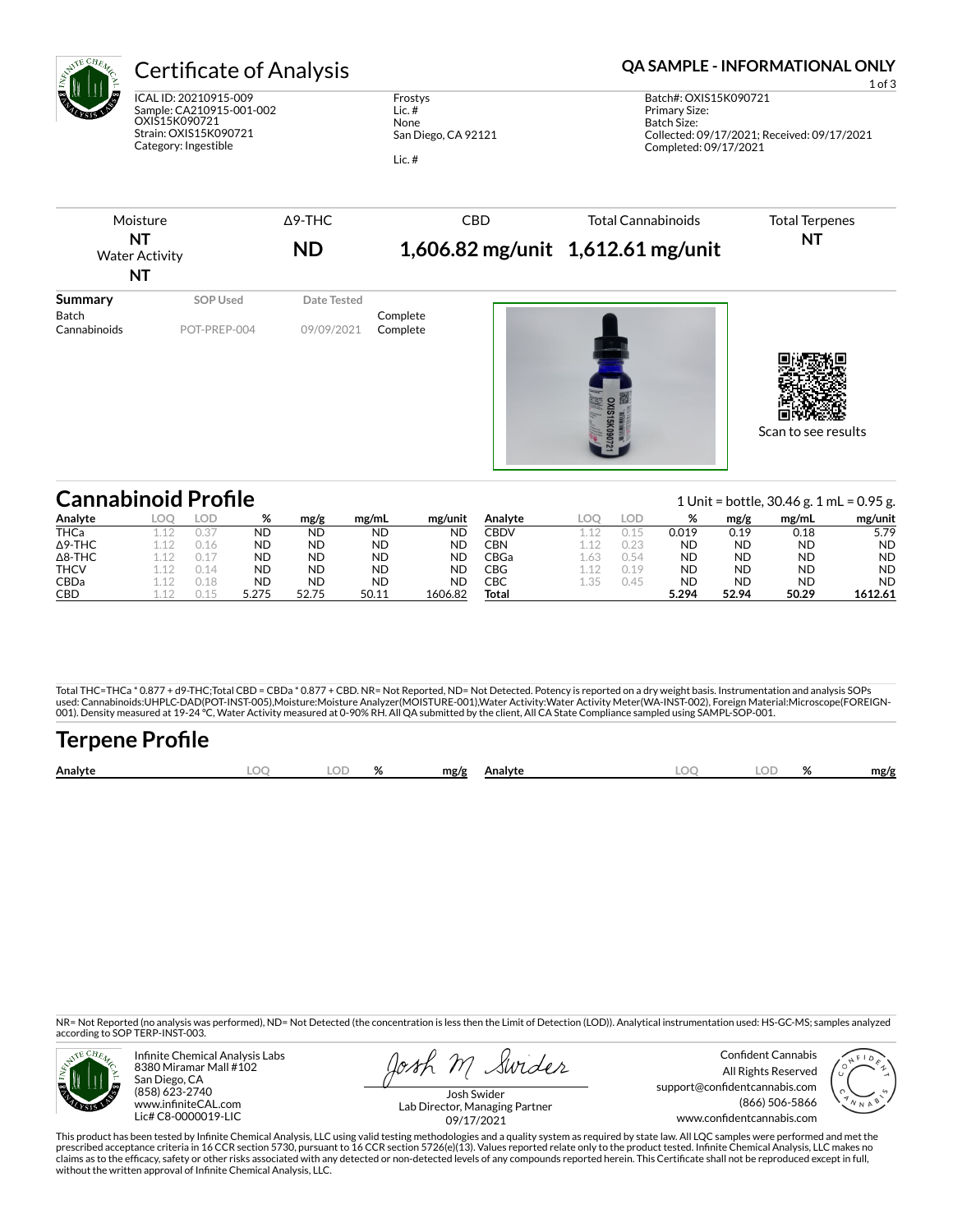| $c_{H_{\mathcal{E}_{\mathcal{U}_{\mathcal{E}}}}}$<br>W | `ertif                                 |
|--------------------------------------------------------|----------------------------------------|
| n,<br>≁                                                | ICAL ID: 20<br>Sample: CA<br>OXIS15K09 |

NR) ó

210915-009 210915-001-002 90721 Strain: OXIS15K090721 Category: Ingestible

Frostys Lic. # None San Diego, CA 92121

Lic. #

## ficate of Analysis **Contract Analysis and CA SAMPLE - INFORMATIONAL ONLY**

2 of 3 Batch#: OXIS15K090721 Primary Size: Batch Size: Collected: 09/17/2021; Received: 09/17/2021 Completed: 09/17/2021

### **Residual Solvent Analysis**

|  | Category: | ~~<br>J.<br>--- | Limit | Status | Category | OC | LOD | Limit. | Status | Category $\angle$ | $\sim$ | LOD. | Limi | . .<br>Status |
|--|-----------|-----------------|-------|--------|----------|----|-----|--------|--------|-------------------|--------|------|------|---------------|
|--|-----------|-----------------|-------|--------|----------|----|-----|--------|--------|-------------------|--------|------|------|---------------|

NR= Not Reported (no analysis was performed), ND= Not Detected (the concentration is less then the Limit of Detection (LOD)). Analytical instrumentation used: HS-GC-MS; samples analyzed according to SOP RS-INST-003.

## **Heavy Metal Screening**

| <b>LOC</b> | <b>LOD</b> | Limit | -<br>Status |
|------------|------------|-------|-------------|
|            |            |       |             |

NR= Not Reported (no analysis was performed), ND= Not Detected (the concentration is less then the Limit of Detection (LOD)). Analytical instrumentation used: ICP-MS; samples analyzed according to SOP HM-INST-003.

## **Microbiological Screening**

**Result Status** 

ND=Not Detected. Analytical instrumentation used:qPCR; samples analyzed according to SOP MICRO-INST-001.



Infinite Chemical Analysis Labs 8380 Miramar Mall #102 San Diego, CA (858) 623-2740 www.infiniteCAL.com Lic# C8-0000019-LIC

Swider

Confident Cannabis All Rights Reserved support@confidentcannabis.com (866) 506-5866 www.confidentcannabis.com



Josh Swider Lab Director, Managing Partner 09/17/2021

This product has been tested by Infinite Chemical Analysis, LLC using valid testing methodologies and a quality system as required by state law. All LQC samples were performed and met the prescribed acceptance criteria in 16 CCR section 5730, pursuant to 16 CCR section 5726(e)(13). Values reported relate only to the product tested. Infinite Chemical Analysis, LLC makes no<br>claims as to the efficacy, safety o without the written approval of Infinite Chemical Analysis, LLC.